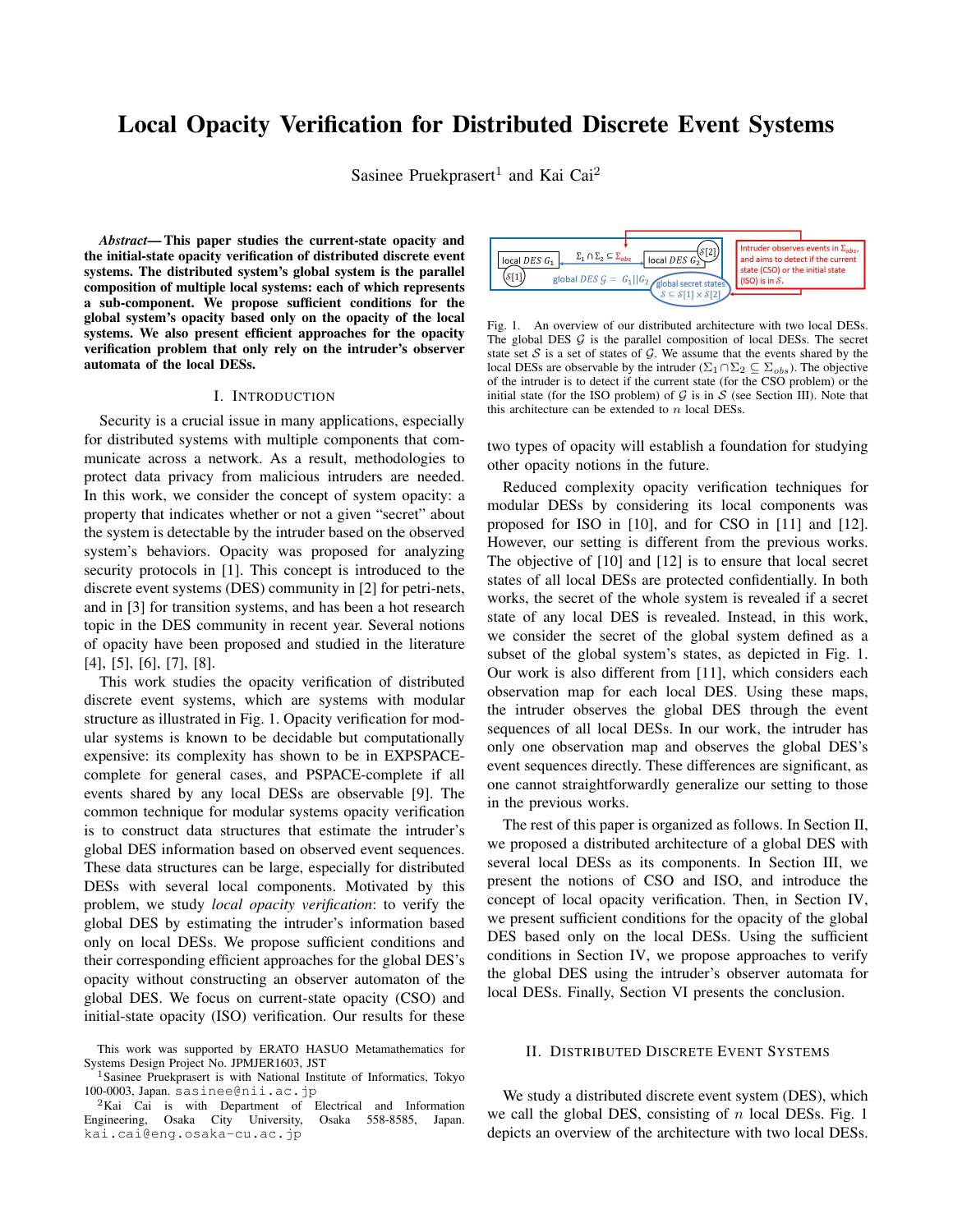# *A. Local and Global Systems*

For each  $i \in \{1, \ldots, n\}$ , we model the local DES  $G_i$  as

$$
G_i = (X_i, \Sigma_i, \delta_i, X_{\text{in},i}),
$$

where  $X_i$  is the set of states,  $\Sigma_i$  is the set of events,  $\delta_i$ :  $X_i \times \Sigma_i \longrightarrow X_i$  is a partial transition function, and  $X_{\text{in},i} \subseteq X_i$ is the set of initial states. We use the notation  $\delta_i(x, \sigma)$ ! for " $\delta_i(x, \sigma)$  is defined". We also write  $\Sigma_{G_i}$  (*resp.*  $\delta_{G_i}$ ) for  $\Sigma_i$ (*resp.*  $\delta_i$ ) when we specifically refer to it as the event set (*resp.* the transition function) of the DES  $G_i$ .

The global DES is a distributed system that consists of all n local DESs as its components, constructed by the parallel composition of their local DESs.

*Definition 1 ([13]):* Given two DESs  $G_i$  and  $G_j$ , their parallel composition is the DES

$$
G_i \parallel G_j = (X_i \times X_j, \Sigma_{G_i \parallel G_j}, \delta_{G_i \parallel G_j}, X_{\text{in},i} \times X_{\text{in},j}),
$$

where  $\Sigma_{G_i \parallel G_j} = \Sigma_{G_i} \cup \Sigma_{G_j}$  and the transition function  $\delta_{G_i||G_j}: X_i \times X_j \times \Sigma_{G_i||G_j} \longrightarrow X_i \times X_j$  is defined as follows.

$$
\int \frac{(\delta_{G_i}(x_i, \sigma), \delta_{G_j}(x_j, \sigma))}{\text{if } \delta_{G_j}(x_j, \sigma) \text{ and } \delta_{G_j}(x_j, \sigma)}
$$
 (1a)

$$
\hat{\delta}_{G_i}(x_i, \sigma)!
$$
 and  $\delta_{G_j}(x_j, \sigma)!$   

$$
(\delta_{G_i}(x_i, \sigma), x_j)
$$
 (1b)

$$
\delta_{G_i||G_j}(x_i, x_j, \sigma) = \begin{cases}\n\text{if } \delta_{G_i}(x_i, \sigma)! \text{ and } \sigma \notin \Sigma_{G_j} \\
(x_i, \delta_{G_j}(x_j, \sigma)) & \text{(1c)} \\
\text{if } \delta_{G_j}(x_j, \sigma)! \text{ and } \sigma \notin \Sigma_{G_i} \\
\text{undefined otherwise.} & \text{(1d)}\n\end{cases}
$$

undefined otherwise. 
$$
(1d)
$$

Let  $G_i \parallel G_j \parallel G_k = G_i \parallel (G_j \parallel G_k)$ . From Definition 1, the parallel composition of two DESs is also a DES. Moreover, the composition is associative and commutative up to a reordering of the state components in composed states [13], i.e.,  $G_i \| (G_j \| G_k) = (G_i \| G_j) \| G_k$ , and  $G_i \| G_j$  can be obtained from  $G_i \parallel G_i$  by reordering the state components. In this work, as we consider indexed local DESs, we can treat  $G_i \parallel G_j$  and  $G_j \parallel G_i$  as equivalent.

The global DES is the parallel composition

$$
\mathcal{G} = (\mathcal{X}, \Sigma_{\mathcal{G}}, \Delta, \mathcal{X}_{\text{in}}) = G_1 \parallel \ldots \parallel G_n,
$$

where  $\mathcal{X} = X_1 \times \cdots \times X_n$ ,  $\Sigma_g = \Sigma_1 \cup \cdots \cup \Sigma_n$ ,  $\mathcal{X}_{\text{in}} =$  $X_{\text{in},1} \times \cdots \times X_{\text{in},n}$ , and  $\Delta = \delta_{G_1 || G_2 || \dots || G_n}$ .

# *B. Extended Transition Functions and Event Sequences*

For any DES  $G = (X, \Sigma_G, \delta_G, X_{\text{in}})$ , which can either be a local DES or a composition of local DESs, we extend its transition function  $\delta_G$  to  $\delta_G^*: X \times (\Sigma_G)^* \to X$  in the usual way. Namely,  $\delta_G^*(x, \varepsilon) = x$  and for all  $(\beta, \sigma) \in \Sigma_G^* \times \Sigma_G$ ,

$$
\delta_G^*(x, \beta \sigma) = \begin{cases}\n\delta_G(\delta_G^*(x, \beta), \sigma) & \text{if } \delta_G^*(x, \beta)! \text{ and} \\
\delta_G(\delta_G^*(x, \beta), \sigma)! & (2) \\
\text{undefined} & \text{otherwise.} \n\end{cases}
$$

An event sequence  $\alpha$  is generated by G if there exists  $x \in X_{\text{in}}$  such that  $\delta_G^*(x, \alpha)!$ . Let  $|\alpha| = k$  denote the length of the even sequences  $\alpha = \sigma_1 \dots \sigma_k \in \Sigma^*$ . As  $\Sigma_G \subseteq \Sigma_{\mathcal{G}}$ , let  $\pi_G : \Sigma_g^* \to \Sigma_G^*$  be the natural mapping from event sequences generated by the global DES  $\mathcal G$  to those generated by the DES G. More precisely,  $\pi_G(\sigma) = \varepsilon$  if  $\sigma = \varepsilon$  or  $\sigma \in \Sigma_{\mathcal{G}} \setminus \Sigma_G$ ,  $\pi_G(\sigma) = \sigma$  if  $\sigma \in \Sigma_G$ , and  $\pi_G(\beta \sigma) = \pi_G(\beta) \pi_G(\sigma)$  for all  $(\beta, \sigma) \in \Sigma_g^* \times \Sigma_g$ . For notational convenience, we also use  $\pi_i$ for denoting the mapping  $\pi_{G_i}$ , for  $i \in \{1, \ldots, n\}$ . Thereby, we can use  $\pi_i$  to map each event sequence generated by the global DES  $\mathcal G$  to its corresponding sequence generated by the local DES  $G_i$ . For all global state  $x = (x_1, \ldots, x_n) \in \mathcal{X}$ , let  $x[i]$  denote the local state  $x_i \in X_i$ .

From Definition 1, we have the following Lemma. *Lemma 1:* For any  $x \in \mathcal{X}_{\text{in}}$  and any  $\alpha \in \Sigma^*$ ,

$$
\Delta^*(x,\alpha)!
$$
 if and only if  $(\delta_i^*(x[i], \pi_i(\alpha))!, \forall i \in \{1, \dots n\}).$  (3)

Moreover, if  $\Delta^*(x, \alpha)!$ ,

$$
\Delta^*(x,\alpha) = (\delta_1^*(x[1], \pi_1(\alpha)), \dots, \delta_n^*(x[n], \pi_n(\alpha)))
$$
 (4)  
III. PROBLEM FORMULATION

# *A. Notion of Opacity*

Let  $\Sigma_{obs} \subseteq \Sigma_{\mathcal{G}}$  be the set of of observable events, and  $\pi_{obs}$  :  $\Sigma_g^*$   $\rightarrow$   $\Sigma_{obs}^*$  be the observation map from each event sequence generated by the global DES  $G$  to the event sequence observed by the intruder. Notice that  $\pi_i \circ \pi_{obs}(\alpha) =$  $\pi_{obs} \circ \pi_i(\alpha)$ , for all  $\alpha \in \Sigma_{\mathcal{G}}^*$  and all  $i \in \{1, \ldots, n\}$ .

In this paper, we consider two notions of opacity: currentstate opacity (CSO) and initial-state opacity (ISO), which are two basic types of opacity properties in the literature [5]. The study of these two types of opacity will lay a foundation for investigation of more complicated opacity notions. Consider  $G = (X, \Sigma_G, \delta_G, X_{\text{in}})$ , which can either be a local DES or a composition of local DESs.

*Definition 2 (CSO):* Given a set  $S \subseteq X$  of secret states, the DES G is *current-state opaque (CSO)* w.r.t. S if, for all  $(x, \alpha) \in X_{\text{in}} \times \Sigma_G^*$  such that  $\delta_G^*(x, \alpha) \in S$ , there exists  $(x', \alpha') \in X_{\text{in}} \times \Sigma_G^*$  such that  $\delta_G^*(x', \alpha') \in X \setminus S$  and  $\pi_{obs}(\alpha) = \pi_{obs}(\alpha').$ 

*Definition 3 (ISO):* Given a set  $S \subseteq X_{\text{in}}$  of secret initial states, the DES G is *initial-state opaque (ISO)* w.r.t. S if for all  $(x, \alpha) \in S \times \Sigma_G^*$  with  $\delta_G^*(x, \alpha)!$ , there exists  $(x', \alpha') \in$  $(X \setminus S) \times \Sigma_G^*$  with  $\delta_G^*(x', \alpha')!$  and  $\pi_{obs}(\alpha) = \pi_{obs}(\alpha').$ 

The intuitions of the two notions of opacity are as follows. CSO (*resp.* ISO) requires that for each even sequence  $\alpha$ going to (*resp.* starting from) a secret state, there must exists another sequence  $\alpha'$  with the same observation  $(\pi_{obs}(\alpha))$  $\pi_{obs}(\alpha')$ ) going to (*resp.* starting from) a non-secret state.

By Definitions 2 and 3, we have Lemmas 2 and 3, which state that we can verify the opacity w.r.t. a set  $S$  by considering its subsets  $S_1, \ldots, S_m$  such that  $S = S_1 \cup \cdots \cup S_m$ .

*Lemma 2:* Suppose that for all  $i \in \{1, \ldots, m\}$  and all  $(x, \alpha) \in X_{\text{in}} \times \Sigma_G^*$  such that  $\delta_G^*(x, \alpha) \in S_i$ , there exists  $(x', \alpha') \in X_{\text{in}} \times \Sigma_G^*$  with  $\delta_G^*(x', \alpha') \in X \setminus S$  and  $\pi_{obs}(\alpha) =$  $\pi_{obs}(\alpha')$ . Then, G is CSO w.r.t. S

*Lemma 3:* Suppose that for all  $i \in \{1, \ldots, m\}$  and all  $(x, \alpha) \in S_i \times \Sigma_G^*$  such that  $\delta_G^*(x, \alpha)!$ , there exists  $(x', \alpha') \in$  $(X_{\text{in}} \setminus S) \times \Sigma_G^*$  with  $\delta_G^*(x', \alpha')!$  and  $\pi_{obs}(\alpha) = \pi_{obs}(\alpha').$ Then,  $G$  is ISO w.r.t.  $S$ 

Lemma 2 (*resp.* Lemma 3) implies that: if for all even sequence  $\alpha$  going to (*resp.* starting from) a secret subset  $S_i$ ,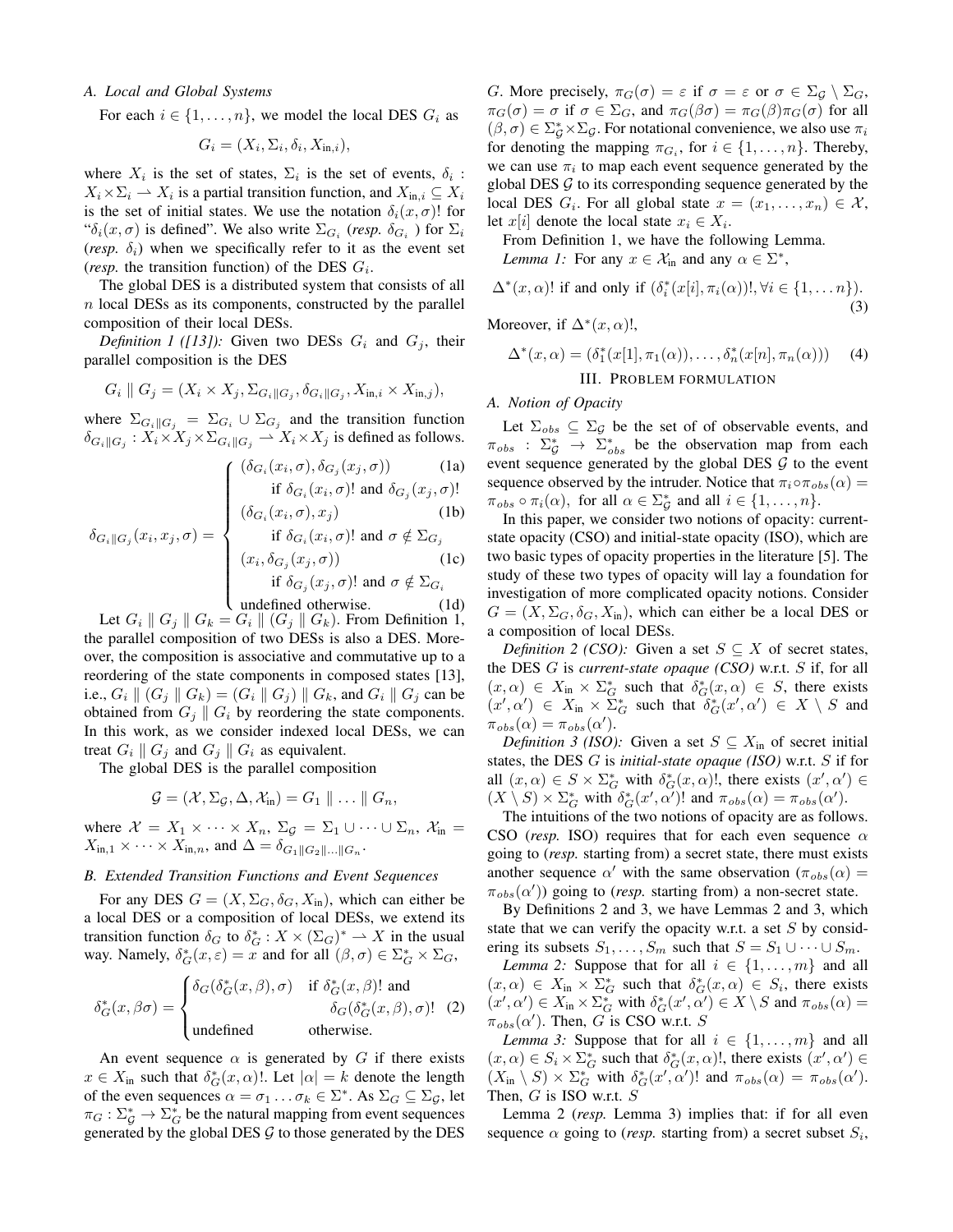there exists another sequence  $\alpha'$  with the same observation going to (*resp.* starting from) a non-secret state  $X \setminus S$ , then the DES  $G$  is opaque. These two lemmas follows from Definitions 2 and 3 and the fact that  $S = S_1 \cup \cdots \cup S_m$ .

## *B. Opacity Verification Problem*

The goal of this work is to verify whether or not the global DES  $G$  is opaque (CSO, ISO) w.r.t. a given set  $S$ .

*Definition 4 (Opacity verification problem):* Given local DESs  $G_1, \ldots, G_n$ , an observation map  $\pi_{obs}$ , and a secret subset  $S \subseteq \mathcal{X}$  of global states, verify whether the global DES  $G = ||_{i \in \{1, ..., n\}} G_i$  is opaque (CSO, ISO) w.r.t. S.

Opacity verification for modular systems is decidable but costly [9]. One technique for modular systems opacity verification is to construct an observer automaton that estimate the intruder's information of the global DES based on observed event sequences, which can be large, especially for the system with many local DESs. Therefore, in this work, we consider *local opacity verification*: to verify the global DES without constructing an observer automaton for the global DES. In Sections IV and V, we propose sufficient conditions and corresponding efficient approaches for the opacity verification problem based only on the observer automata of local DESs.

# IV. LOCAL OPACITY VERIFICATION

### *A. Assumption on Shared Events*

We first introduce an assumption on shared event, which is necessary for our results. We assume that events shared by at least two local DESs are observable by the intruder, as depicted in Fig. 1. This assumption is common for DESs with modular structure [10], [14].

*Assumption 1:* For all  $\sigma \in \Sigma_{\mathcal{G}}$ , we have  $\sigma \in \Sigma_{obs}$  if there exist  $i, j \in \{1, \ldots, n\}$  such that  $i \neq j$  and  $\sigma \in \Sigma_i \cap \Sigma_j$ .

Note that we allow internal events of local DESs to be observable, i.e., we do not require  $(\Sigma_i \backslash \bigcup_{j \neq i} \Sigma_j) \cap \Sigma_{obs} = \emptyset$ .

Assumption 1 is a necessary condition for local opacity verification. We will discuss this matter in details later on in Remarks 1 and 3. Under this assumption, we have Lemma 4, which is crucial for our results in the next sections. The intuition of this lemma is that: an event sequence  $\alpha_i'$ generated by a local DES  $G_i$  can be projected to a sequence of the global DES (not blocked by the parallel composition) if there exists at least one sequence  $\alpha$  generated by the global DES with  $\pi_{obs} \circ \pi_i(\alpha) = \pi_{obs}(\alpha'_i)$ .

*Lemma 4:* Given a secret subset  $S \subseteq \mathcal{X}$  of global states, we assume that Assumption 1 holds and there exists  $(x, \alpha) \in$  $\mathcal{X}_{\text{in}} \times \Sigma_{\mathcal{G}}^*$  such that  $\Delta^*(x, \alpha)!$ . Then, for any  $(x'_i, \alpha'_i) \in X_{\text{in},i} \times$  $\Sigma_i^*$  satisfying

$$
\delta_i^*(x_i', \alpha_i')! \text{ and } \pi_{obs}(\alpha_i') = \pi_{obs} \circ \pi_i(\alpha), \quad (5)
$$

there exists  $\alpha' \in \sum_{\mathcal{G}}^*$  such that  $\pi_{obs}(\alpha') = \pi_{obs}(\alpha)$  and

$$
\Delta^*(x[1], \dots, x[i-1], x'_i, x[i+1], \dots, x[n], \alpha')
$$
  
=  $(s_1, \dots, s_{i-1}, \delta_i^*(x'_i, \alpha'_i), s_{i+1}, \dots, s_n),$  (6)

where  $s_j = \delta_j^*(x[j], \pi_j(\alpha))$  for all  $j \in \{1, \ldots, n\}.$ 

*Proof:* Since the parallel composition operation is commutative and associative, we assume without loss of generality that  $G_i = G_1$  and  $G = G_1 \parallel G_J$ , where  $\mathcal{G}_J = \parallel_{k \in \{2,\ldots,n\}} G_k$ . Therefore, we can write  $x = (x[1], x_J)$ , where  $x_j = (x[2], \ldots, x[n])$ . We will prove the lemma by induction on the length of  $\alpha$ .

For the base step, we consider the case where  $\alpha = \varepsilon$ . For any  $(x'_1, \alpha'_1) \in X_{\text{in},1} \times \Sigma_1^*$  such that

$$
\delta_1^*(x_1', \alpha_1')!
$$
 and  $\pi_{obs}(\alpha_1') = \pi_{obs} \circ \pi_1(\alpha) = \varepsilon$ ,

we have  $\alpha'_1 \in (\Sigma_1 \setminus \bigcup_{k \in \{1, ..., n\}} \Sigma_k)^*$  by Assumption 1. By (1b) and Lemma 1,

$$
\Delta^*(x'_1, x_J, \alpha'_1) = (\delta_1^*(x'_1, \alpha'_1), s_2, \dots, s_n),
$$

which implies (6).

For the induction hypothesis, we assume that if  $|\alpha| < k$ , then, for all  $(x'_1, \alpha'_1) \in X_{\text{in},1} \times \Sigma_1^*$  satisfying (5), there exists  $\alpha' \in \Sigma_{\mathcal{G}}^*$  satisfying  $\pi_{obs}(\alpha') = \pi_{obs}(\alpha)$  and (6).

For the inductive step, let  $\alpha = \beta \sigma$ , where  $\sigma \in \Sigma_{\mathcal{G}}$  and  $|\beta| < k$ . Since  $\Delta^*(x, \alpha)!$ , we have  $\delta_{\mathcal{G}_J}^*(x_J, \pi_{\mathcal{G}_J}(\alpha))!$  by Lemma 1. Furthermore,  $\Delta^*(x,\beta)!$  and  $\tilde{\Delta}(\Delta^*(x,\beta),\sigma)!$  by (2). Let us consider any  $(x'_1, \alpha'_1) \in X_{\text{in},1} \times \Sigma_1^*$  that satisfies (5). To show (6), we consider the following cases.

• Case 1:  $\sigma \in \Sigma_{\mathcal{G}_J} \setminus \Sigma_1$ . In this case,  $\pi_{obs}(\alpha'_1) = \pi_{obs} \circ$  $\pi_1(\alpha) = \pi_{obs} \circ \pi_1(\beta)$ . By the induction hypothesis, there exists  $\beta' \in \sum_{\mathcal{G}}^*$  such that  $\pi_{obs}(\beta') = \pi_{obs}(\beta)$  and

$$
\Delta^*(x'_1, x_J, \beta') = (\delta_1^*(x'_1, \alpha'_1), \delta_{\mathcal{G}_J}^*(x_J, \pi_{\mathcal{G}_J}(\beta))) \tag{7}
$$

By setting  $\alpha' = \beta' \sigma$ , we have  $\pi_{obs}(\alpha') = \pi_{obs}(\beta' \sigma) =$  $\pi_{obs}(\beta \sigma) = \pi_{obs}(\alpha)$ . Moreover, since  $\sigma \notin \Sigma_1$ , by (1c), (7), and Lemma 1,

$$
\Delta^*(x'_1, x_J, \alpha') = \Delta^*(x'_1, x_J, \beta'\sigma)
$$
  
=  $(\delta_1^*(x'_1, \alpha'_1), \delta_{\mathcal{G}_J}^*(x_J, \pi_{\mathcal{G}_J}(\beta\sigma)))$   
=  $(\delta_1^*(x'_1, \alpha'_1), \delta_{\mathcal{G}_J}^*(x_J, \pi_{\mathcal{G}_J}(\alpha)))$   
=  $(\delta_1^*(x'_1, \alpha'_1), s_2, \dots, s_n).$ 

Thus, (6) holds in this case.

• Case 2:  $\sigma \in \Sigma_1 \cap \Sigma_{\mathcal{G}_J}$ . By Assumption 1,  $\pi_{obs} \circ \pi_1(\sigma) =$  $\sigma$  and  $\pi_{obs} \circ \pi_1(\alpha) = \pi_{obs} \circ \pi_1(\beta) \sigma$ . By (5), there exists  $\beta'_1 \in \Sigma_1^*$  such that  $\beta'_1 \sigma = \alpha'_1$  and

$$
\pi_{obs}(\beta'_1)\sigma = \pi_{obs}(\alpha'_1) = \pi_{obs} \circ \pi_1(\alpha) = \pi_{obs} \circ \pi_1(\beta)\sigma.
$$

Therefore,  $\pi_{obs}(\beta'_1) = \pi_{obs} \circ \pi_1(\beta)$ . By the induction hypothesis, there exists  $\beta'$  with  $\pi_{obs}(\beta') = \pi_{obs}(\beta)$  and

$$
\Delta^*(x'_1, x_J, \beta') = (\delta_1^*(x'_1, \beta'_1), \delta_{\mathcal{G}_J}^*(x_J, \pi_{\mathcal{G}_J}(\beta))). \tag{8}
$$

By setting  $\alpha' = \beta' \sigma$ , we have  $\pi_{obs}(\alpha') = \pi_{obs}(\beta')\sigma =$  $\pi_{obs}(\beta)\sigma = \pi_{obs}(\alpha)$ . By (1a), (8), and Lemma 1,

$$
\Delta^*(x'_1, x_J, \alpha') = \Delta^*(x'_1, x_J, \beta'\sigma) \n= (\delta_1^*(x'_1, \beta'_1\sigma), \delta_{G_J}^*(x_J, \pi_{G_J}(\alpha))) \n= (\delta_1^*(x'_1, \alpha'_1), s_2, \dots, s_n),
$$

which implies (6).

• Case 3:  $\sigma \in (\Sigma_1 \setminus \Sigma_{\mathcal{G}_J}) \cap \Sigma_{obs}$ . As  $\sigma \in \Sigma_1 \cap \Sigma_{obs}$ , we have  $\pi_{obs} \circ \pi_1(\sigma) = \sigma$  and  $\pi_{obs} \circ \pi_1(\alpha) = \pi_{obs} \circ \pi_1(\beta) \sigma$ .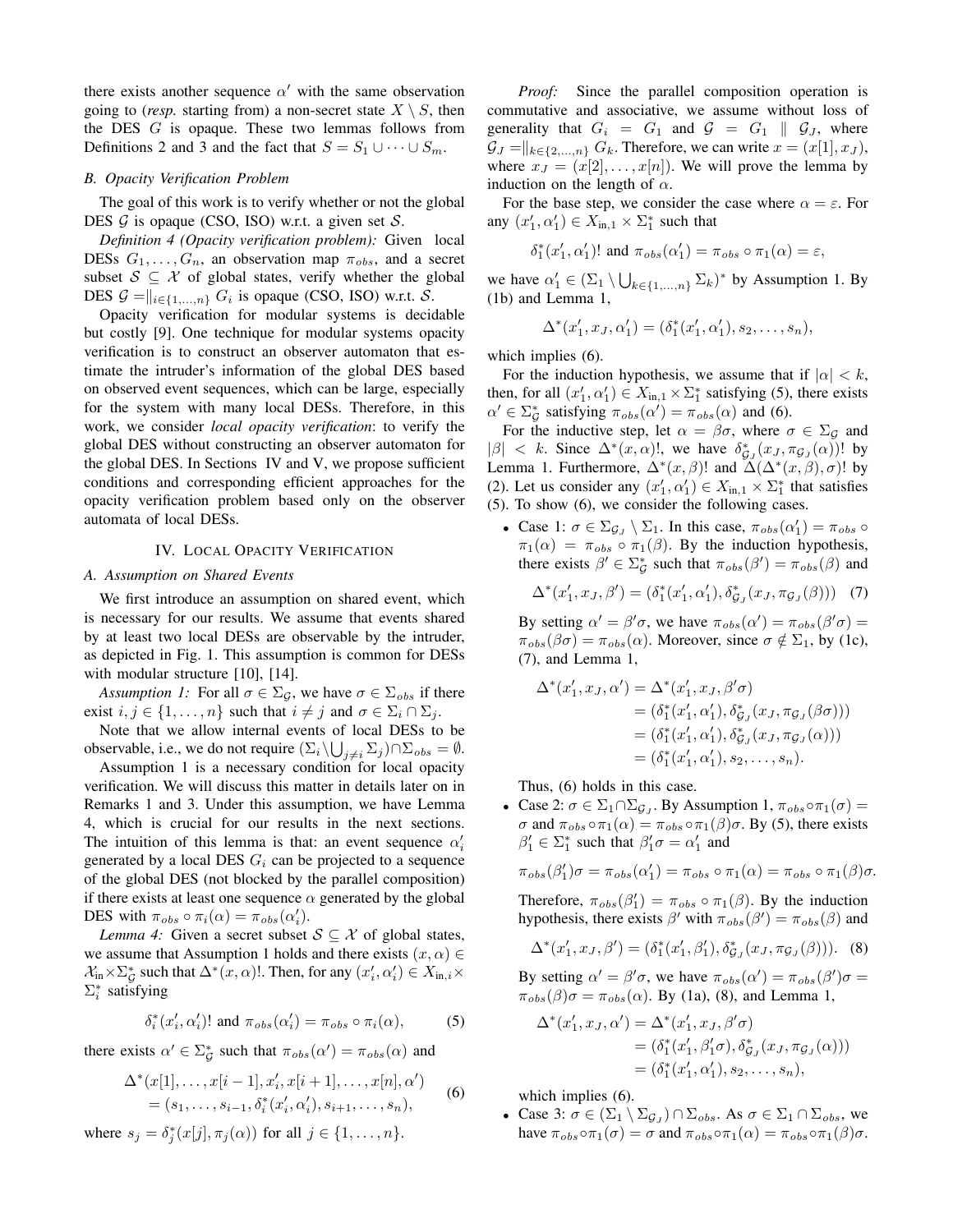It can be shown in the same way as in Case 2 that there exist  $\beta'_1 \in \Sigma_1^*$  and  $\beta' \in \Sigma_{\mathcal{G}}^*$  satisfying (8),  $\alpha'_1 = \beta'_1 \sigma$ , and  $\pi_{obs}(\beta') = \pi_{obs}(\beta)$ . Moreover, since  $\sigma \notin \Sigma_{\mathcal{G}_J}$ , we have  $\pi_{\mathcal{G}_J}(\alpha) = \pi_{\mathcal{G}_J}(\beta)$ . By setting  $\alpha' = \beta' \sigma$ , we have  $\pi_{obs}(\alpha') = \pi_{obs}(\beta)\sigma =$ 

 $\pi_{obs}(\alpha)$ . Then, by (1b), (8), and Lemma 1,

$$
\Delta^*(x'_1, x_J, \alpha') = (\delta_1^*(x'_1, \beta'_1 \sigma), \delta_{\mathcal{G}_J}^*(x_J, \pi_{\mathcal{G}_J}(\beta))) = (\delta_1^*(x'_1, \alpha'_1), \delta_{\mathcal{G}_J}^*(x_J, \pi_{\mathcal{G}_J}(\alpha))) = (\delta_1^*(x'_1, \alpha'_1), s_2, \dots, s_n),
$$

which implies  $(6)$ .

• Case 4:  $\sigma \in \Sigma_1 \setminus (\Sigma_{\mathcal{G}_J} \cup \Sigma_{obs})$ . In this case, we have  $\pi_{obs}(\sigma) = \varepsilon$ , which implies that  $\pi_{obs} \circ \pi_1(\sigma) = \varepsilon$ and  $\pi_{obs}(\alpha'_1) = \pi_{obs} \circ \pi_1(\alpha) = \pi_{obs} \circ \pi_1(\beta)$ . By the induction hypothesis, there exists  $\beta'$  satisfying (7) and  $\pi_{obs}(\beta') = \pi_{obs}(\beta)$ . Since  $\sigma \in \Sigma_1 \setminus \Sigma_{\mathcal{G}_J}$ , we have

$$
\delta_{\mathcal{G}_J}^*(x_J, \pi_{\mathcal{G}_J}(\alpha)) = \delta_{\mathcal{G}_J}^*(x_J, \pi_{\mathcal{G}_J}(\beta \sigma)) \n= \delta_{\mathcal{G}_J}^*(x_J, \pi_{\mathcal{G}_J}(\beta)).
$$
\n(9)

Since  $\pi_{obs}(\sigma) = \varepsilon$ , we have

$$
\pi_{obs}(\beta') = \pi_{obs}(\beta')\pi_{obs}(\sigma) = \pi_{obs}(\beta\sigma) = \pi_{obs}(\alpha).
$$

By setting  $\alpha' = \beta'$ , we have  $\pi_{obs}(\alpha') = \pi_{obs}(\alpha)$ . Then, by (1b), (7), (9), and Lemma 1,

$$
\Delta^*(x'_1, x_J, \alpha') = \Delta^*(x'_1, x_J, \beta')
$$
  
=  $(\delta_1^*(x'_1, \alpha'_1), \delta_{G_J}^*(x_J, \pi_{G_J}(\beta)))$   
=  $(\delta_1^*(x'_1, \alpha'_1), \delta_{G_J}^*(x_J, \pi_{G_J}(\alpha)))$   
=  $(\delta_1^*(x'_1, \alpha'_1), s_2, \dots, s_n),$ 

which implies (6).

As (6) holds for all cases, the induction is concluded.

### *B. Local Current-state Opacity*

This section introduces sufficient conditions for the CSO of the global DES, based on the local DESs. For a set  $S$  of global secret states, let  $S[i] = \{s[i] | s \in S\}$  be the set of its corresponding local secret states in the local DES  $G_i$ .

*Theorem 1:* We assume Assumption 1. Given a secret subset  $S \subseteq \mathcal{X}$  of global states, if there exists  $i \in \{1, \ldots, n\}$ where  $G_i$  is CSO w.r.t.  $\mathcal{S}[i]$ , then  $\mathcal G$  is also CSO w.r.t.  $\mathcal S$ .

*Proof:* We assume that  $G_i$  is CSO w.r.t.  $\mathcal{S}[i]$  and will show that  $G$  is CSO w.r.t.  $S$ . Let us consider any

$$
(x, \alpha) \in \mathcal{X}_{\text{in}} \times \Sigma_{\mathcal{G}}^*
$$
 such that  $\Delta^*(x, \alpha) = s \in \mathcal{S}$ .

By Lemma 1,  $\delta_i^*(x[i], \pi_i(\alpha)) = s[i] \in \mathcal{S}[i]$ . Since  $G_i$  is CSO w.r.t.  $S[i]$ , by Definition 2, there exists  $(x'_i, \alpha'_i) \in X_i \times \Sigma_i^*$ such that

$$
\pi_{obs}(\alpha'_i) = \pi_{obs} \circ \pi_i(\alpha) \text{ and } \delta_i^*(x'_i, \alpha'_i) \in X_i \setminus \mathcal{S}[i].
$$

By Lemma 4, there exists  $\alpha'$  with  $\pi_{obs}(\alpha) = \pi_{obs}(\alpha')$  and

$$
\Delta^*(x[1], \ldots, x[i-1], x'_i, x[i+1], \ldots, x[n], \alpha')
$$
  
=  $(s[1], \ldots, s[i-1], \delta_i^*(x'_i, \alpha'_i), s[i+1], \ldots, s[n])$   
 $\in \mathcal{X} \setminus \mathcal{S}.$ 

Thereby,  $G$  is CSO w.r.t.  $S$  and the theorem holds.



Fig. 2. Two local DESs and the accessible part of their parallel composition. The DES  $G_1$  is CSO w.r.t  $\{s_1\}$ , but  $G_1 \parallel G_2$  is not CSO w.r.t.  $\{(s_1, s_2)\}.$ 



Fig. 3. Two local DESs and the accessible part of their parallel composition.  $\Sigma_{obs}$  = {a, b}. The DESs G<sub>1</sub> and G<sub>2</sub> are not CSO w.r.t. {s<sub>1</sub>, t<sub>1</sub>} and  $\{s_2, t_2\}$ , respectively, but their composition  $G_1 \parallel G_2$  is CSO w.r.t.  $\{(s_1, s_2), (s_1, t_2), (t_1, s_2), (t_1, t_2)\}.$ 

*Remark 1:* Assumption 1 is a necessary condition for Theorem 1. In the example DES in Fig. 2, in which the shared event b is not observable,  $G_1$  is CSO w.r.t.  $\{s_1\}$ but  $G_1 \parallel G_2$  is not CSO w.r.t.  $\{s_1, s_2\}$ . In this example, the shared event b is blocked by the parallel composition. Such an event blocking is generally difficult to detect without constructing any part of  $G$ , which we aim to avoid.

*Remark 2:* The inverse of the implication in Theorem 1 does not hold. In other words, the global DES  $G$  being CSO w.r.t. S does not imply the existence of a local DES  $G_i$  that is CSO w.r.t.  $\mathcal{S}[i] = \{s[i] | s \in \mathcal{S}\}\$ . We provide two counter examples in Fig. 3 and Fig. 4. In both examples, each local DES  $G_i$ ,  $i \in \{1, 2\}$ , is not CSO w.r.t.  $\mathcal{S}[i]$ , but the global DES  $G$  is CSO w.r.t. S. From both examples, we can see that the inverse of the implication in Theorem 1 does not hold even if  $S = S[i] \times \ldots \times S[n]$ . Notice that, in Fig. 3, the global DES becomes CSO thanks to unobservable local events  $c$  and  $d$ . In Fig. 4, the event sequence reaching the secret state  $(t_1, t_2)$  is blocked by the parallel composition. As discussed in Remark 1, detecting such a blocked event sequence is difficult without constructing any part of  $G$ .

As presented above, Theorem 1 provides a sufficient condition for the opacity of the global DES. If there is no local DES  $G_i$  that is CSO w.r.t.  $\mathcal{S}[i]$ , it is still possible that  $G$  is CSO w.r.t. S. Using Lemma 2, we propose another sufficient condition for the CSO of  $G$  by considering its secret subsets  $S_1, \ldots, S_m \in S$  where  $S = S_1 \cup \ldots \cup S_m$ .

*Theorem 2:* We assume Assumption 1. Consider a set of secret global states  $S = S_1 \cup ... \cup S_m \subseteq \mathcal{X}$ . Let  $S[i] = \{s[i] \mid s[i] \mid S_j[i] \}$  $s \in S$  and  $S_j[i] = \{s[i] \mid s \in S_j\}$  for all  $j \in \{1, \ldots, m\}.$ Suppose that, for all global secret subset  $S_{j \in \{1,...,m\}}$ , there exists a local DES  $G_{i \in \{1,...,n\}}$  such that:

$$
\forall (x_i, \alpha_i) \in X_{i, \text{in}} \times \Sigma_i^*, \delta_i^*(x_i, \alpha_i) \in S_j[i],
$$
  
\n
$$
\exists (x_i', \alpha_i') \in X_{i, \text{in}} \times \Sigma_i^*, \delta_i^*(x_i', \alpha_i') \in X_i \setminus S[i] \qquad (10)
$$
  
\nand  $\pi_{obs}(\alpha_i') = \pi_{obs}(\alpha_i)$ .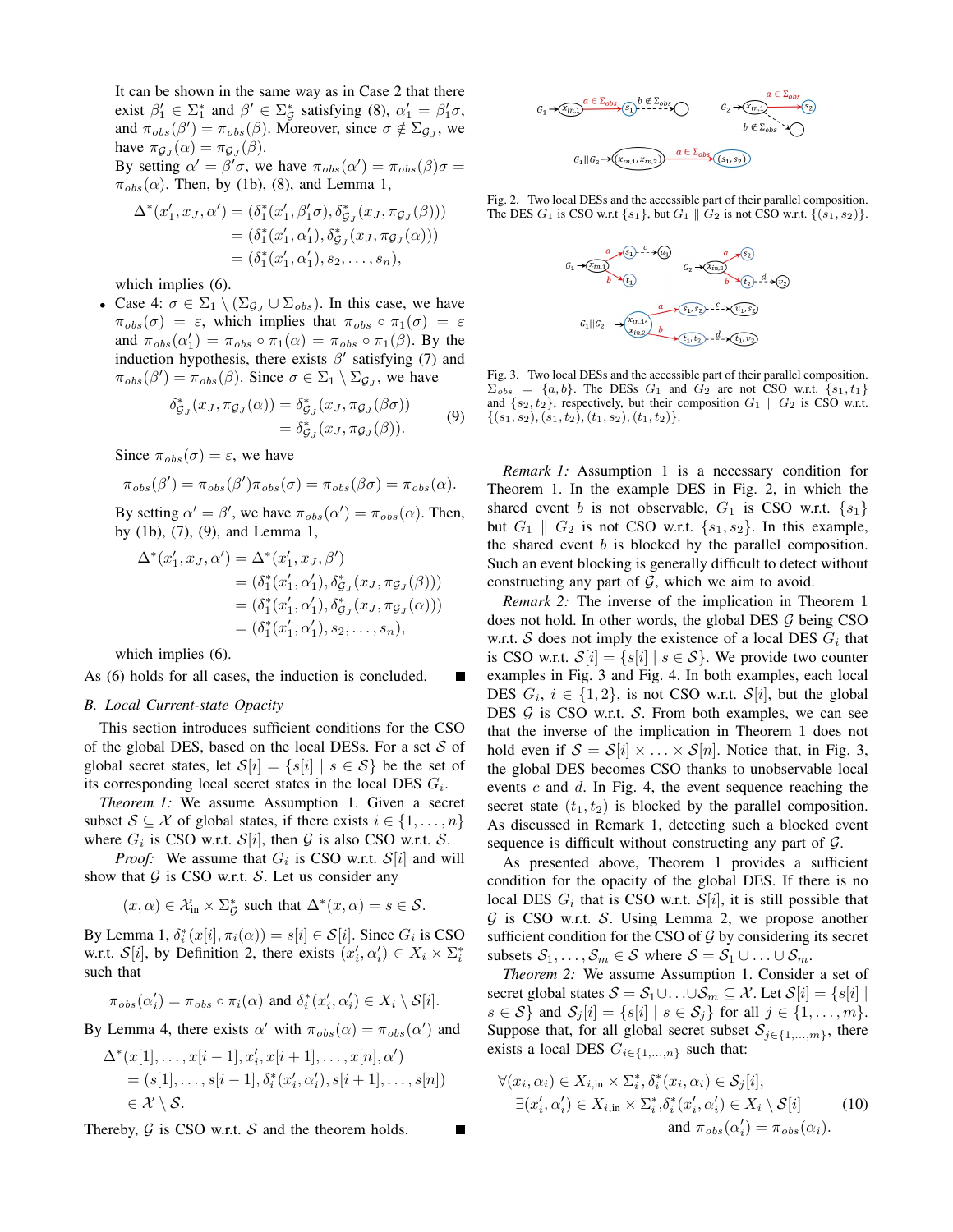

Fig. 4. Two local DESs and the accessible part of their parallel composition. All events are observable. The DESs  $G_1$  and  $G_2$  are not CSO w.r.t.  $\{t_1\}$ and  $\{t_2\}$ , respectively, but  $G_1 \parallel G_2$  is CSO w.r.t.  $\{(t_1, t_2)\}.$ 

Then,  $G$  is CSO w.r.t.  $S$ .

*Proof:* Let us consider each secret subset  $S_{j \in \{1,...,m\}}$ and let  $G_{i \in \{1,...,n\}}$  be the local DES that satisfy (10). Consider any

$$
(x, \alpha) \in \mathcal{X}_{\text{in}} \times \Sigma_{\mathcal{G}}^*
$$
 such that  $\Delta^*(x, \alpha) = s \in \mathcal{S}_j$ . (11)

By Lemma 1,  $\delta_i^*(x[i], \pi_i(\alpha)) = s[i] \in \mathcal{S}_j[i]$ . By (10), there exists  $(x'_i, \alpha'_i) \in X_i \times \Sigma_i^*$  such that

$$
\pi_{obs}(\alpha'_i) = \pi_{obs} \circ \pi_i(\alpha) \text{ and } \delta_i^*(x'_i, \alpha'_i) \in X_i \setminus \mathcal{S}[i].
$$

By Lemma 4, there exists  $\alpha'$  with  $\pi_{obs}(\alpha) = \pi_{obs}(\alpha')$  and

$$
\Delta^*(x[1], \dots, x[i-1], \delta_i^*(x_i', \alpha_i'), x[i+1], \dots, x[n], \alpha')
$$
  
\n
$$
\in \mathcal{X} \setminus \mathcal{S}.
$$
\n(12)

By Lemma 2, (11) and (12), the global DES  $\mathcal G$  is CSO w.r.t.  $S$  and the theorem holds.

Theorem 2 also provides a sufficient condition. Its inverse of the implication does not hold, as shown in the counter example in Fig. 4. However, we show in Section V that we can use this theorem to verify the global DES in some cases.

### *C. Local Initial-state Opacity*

In this section, we show that the presented results for CSO also hold for ISO.

*Theorem 3:* We assume Assumption 1. Given a secret subset  $S \subseteq \mathcal{X}_{\text{in}}$  of global initial states, if there exists  $i \in$  $\{1, \ldots, n\}$  such that  $G_i$  is ISO w.r.t.  $\mathcal{S}[i] = \{s[i] \mid s \in \mathcal{S}\},\$ then  $G$  is also ISO w.r.t.  $S$ .

*Proof:* Suppose that Assumption 1 holds and  $G_i$  is ISO w.r.t.  $S[i]$ . Consider any pair

$$
(x, \alpha) \in \mathcal{S} \times \Sigma_{\mathcal{G}}^{*} \text{ such that } \Delta^{*}(x, \alpha)!. \tag{13}
$$

By Lemma 1,  $\delta^*(x[i], \pi_i(\alpha))$ !. Since  $x[i] \in S[i]$  and  $G_i$  is ISO w.r.t.  $S[i]$ , there exists  $(x'_i, \alpha'_i) \in (X_i \setminus S[i]) \times \Sigma_i^*$  with

$$
\delta^*(x'_i, \alpha'_i)!
$$
 and  $\pi_{obs}(\alpha'_i) = \pi_{obs} \circ \pi_i(\alpha)$ .

Let  $x' = x[1], \ldots, x[i-1], x'_{i}, x[i+1], \ldots, x[n]$ . By Lemma 4, there exists  $\alpha'$  such that

$$
\Delta^*(x', \alpha')! \text{ and } \pi_{obs}(\alpha) = \pi_{obs}(\alpha'). \tag{14}
$$

Notice that  $x' \in \mathcal{X} \setminus \mathcal{S}$  because  $x'_i \in X_i \setminus \mathcal{S}[i]$ . Therefore, the lemma holds by (13), (14), and Definition 3.

*Remark 3:* Assumption 1 is a necessary condition for Theorem 3. From the example in Fig. 5,  $G_2$  is ISO w.r.t  $\{s_2\}$ , but  $G_1 \,\|\, G_2$  is not ISO w.r.t.  $\{(s_1, s_2)\}.$ 

*Remark 4:* The inverse of the implication in Theorem 3 also does not hold. The global DES  $G$  being ISO w.r.t.  $S$ does not imply the existence of a local DES  $G_i$  that is ISO w.r.t.  $\mathcal{S}[i] = \{s[i] | s \in \mathcal{S}\}\$ . Fig. 6 provides a counter



Fig. 5. Two local DESs and the accessible part of their parallel composition. Initial states of  $G_1$  (*resp.*  $G_2$ ) are  $s_1$  and  $t_1$  (*resp.*  $s_2$  and  $t_2$ ). The DES  $G_2$  is ISO w.r.t  $\{s_2\}$ , but  $G_1 \parallel G_2$  is not ISO w.r.t.  $\{(s_1, s_2)\}.$ 



Fig. 6. Two local DESs and the accessible part of their parallel composition. Initial states of  $G_1$  (*resp.*  $G_2$ ) are  $s_1$  and  $t_1$  (*resp.*  $s_2$  and  $t_2$ ). The event a is observable. The DESs  $G_1$  and  $G_2$  are both not ISO w.r.t  $\{s_1, t_1\}$  and  $\{s_2, t_2\}$ , respectively, but  $G_1 \,\|\, G_2$  is ISO w.r.t.  $\{(s_1, s_2), (t_1, t_2)\}.$ 

example. Both local DESs  $G_1$  and  $G_2$  are not ISO w.r.t  $\{s_1, t_1\}$  and  $\{s_2, t_2\}$ , respectively, but  $G_1 \parallel G_2$  is ISO w.r.t.  $\{(s_1, s_2), (t_1, t_2)\}.$ 

In the same way as in Theorem 2, we propose another sufficient condition in for the ISO of  $G$  by considering its secret subsets  $S_1, \ldots, S_m \in S$  where  $S = S_1 \cup \ldots \cup S_m$ .

*Theorem 4:* We assume Assumption 1. Consider a set of secret global initial states  $S = S_1 \cup ... \cup S_m \subseteq \mathcal{X}_{in}$ . Let  $S[i] = \{s[i] | s \in S\}$  and  $S_j[i] = \{s[i] | s \in S_j\}$  for all  $j \in \{1, \ldots, m\}$ . Suppose that for all global secret subset  $S_{j\in\{1,\ldots,m\}}$ , there exists a local DES  $G_{i\in\{1,\ldots,n\}}$  such that:

$$
\forall (x_i, \alpha_i) \in S_j[i] \times \sum_i^* \delta_i(x_i, \alpha_i)!,
$$
  
\n
$$
\exists (x'_i, \alpha'_i) \in (X_i \setminus S[i]) \times \sum_i^* \delta_i(x'_i, \alpha'_i)!
$$
  
\nand 
$$
\pi_{obs}(\alpha'_i) = \pi_{obs}(\alpha_i).
$$
 (15)

Then,  $G$  is ISO w.r.t.  $S$ .

*Proof:* Consider any secret subset  $S_{j \in \{1,...,m\}}$  and let  $G_{i\in\{1,...,n\}}$  be the local DES that satisfy (15). Consider any

$$
(x, \alpha) \in \mathcal{S}_j \times \Sigma_{\mathcal{G}}^* \text{ such that } \Delta^*(x, \alpha)! \tag{16}
$$

By Lemma 1,  $\delta_i^*(x[i], \pi_i(\alpha))!$  and  $x[i] \in S_j[i]$ . By (15), there exists  $(x'_i, \alpha'_i) \in (X_i \setminus \mathcal{S}[i]) \times \Sigma_i^*$  such that

$$
\pi_{obs}(\alpha'_i) = \pi_{obs} \circ \pi_i(\alpha) \text{ and } \delta_i^*(x'_i, \alpha'_i)!
$$

Let  $x' = x[1], \ldots, x[i-1], x'_i, x[i+1], \ldots, x[n]$ . By Lemma 4, there exists  $\alpha'$  such that

$$
\Delta^*(x', \alpha')! \text{ and } \pi_{obs}(\alpha) = \pi_{obs}(\alpha'). \tag{17}
$$

Notice that  $x' \in \mathcal{X} \setminus \mathcal{S}$  because  $x'_i \in X_i \setminus \mathcal{S}[i]$ . By Lemma 3, (16) and (17), the global DES  $G$  is ISO w.r.t.  $S$ .

The inverse of the implication in Theorem 3 also does not hold, as it can be shown using the counter example in Fig. 6.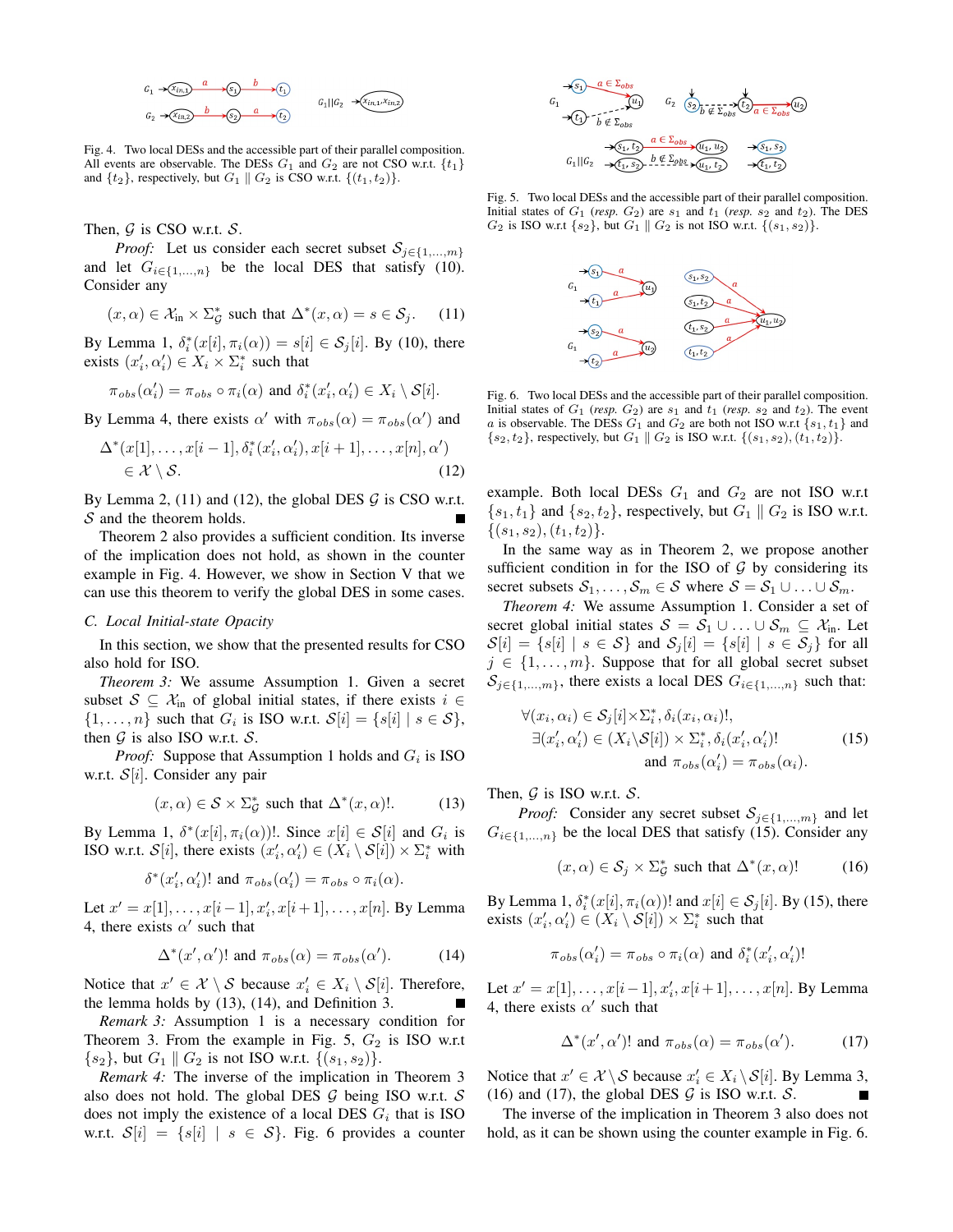

Fig. 7. Two agents sharing one resource. The events "1request", "2request", and "reload" are not observable by the intruder.

## V. OPACITY VERIFICATION OF GLOBAL SYSTEM

In section IV, we presented the sufficient conditions of the opacity (CSO and ISO) of the global system  $G$ , by only considering the local DESs  $G_i$ ,  $i \in \{1, ..., n\}$ . The straightforward way to use Theorems 1 and 3 is to verify each local DES using existing opacity verification algorithms (e.g. [15]). Then, if there exists a local DES  $G_i$  that is opaque w.r.t.  $\mathcal{S}[i]$ , the global DES  $\mathcal G$  is also opaque w.r.t.  $S$  thanks to Theorems 1 and 3. By using this technique, we only need to construct the intruder's observer automata [13] for each local DES  $G_i$ , not the global DES  $G$ . As a result, we can reduce the size of the intruder's observer automata from  $\mathcal{O}(2^{|X_1|\times \ldots \times |X_n|})$  (for G) to  $\mathcal{O}(2^{|X_1|} + \ldots + 2^{|X_n|})$ .

For example, let us consider the global DES  $Agent1$  || Agent<sub>2</sub> || Resource of the DESs in Fig. 7. Suppose that  $(1wait, 2use, 2)$  is the only secret state. By the observer automaton in Fig. 8 (a), we know that  $Agent1$  is CSO w.r.t. {1wait}. Thus, by Theorem 1, the global system is also CSO.

As discussed in Remarks 2 and 4, Theorems 1 and 3 provide only sufficient conditions for the opacity of the global DES. If there is no local DES  $G_i$  that is opaque w.r.t.  $\mathcal{S}[i]$ , it is still possible that  $\mathcal G$  is opaque w.r.t.  $\mathcal S$ . By Theorems 2 and 4, we can try to verify the opacity of  $G$ by verifying the opacity of each  $G_i$  w.r.t.  $\{s\}$ , for all secret state  $s \in S$ . Let us again consider the global DES of the DESs in Fig. 7, but this time let the secret set be  $S =$  $\{(1wait, 2use, 2), (1use, 2wait, 1) (1end, 2end, free)\}.$  For this case, we cannot simply verify the global DES by verifying local DESs w.r.t. theirs corresponding local secret sets, e.g., Agent1 is not CSO w.r.t. {1wait, 1use, 1end}. Let  $S_1 = \{(1wait, 2use, 2)\}, S_2 = \{(1use, 2wait, 1)\}, \text{and}$  $S_3 = \{(1end, 2end, free)\}.$  Let  $G_1$ ,  $G_2$ , and  $G_3$  be the local DESs Agent1, Agent2, and Resource, respectively. Using the observer automata in Fig. 8, we have the following properties.

- 1)  $S_1[1] = \{1wait\}$ . For the event sequence 1 request with  $\delta_1(\text{1}idle, \text{1}request) = \text{1}wait \in S_1[1]$ , we have  $\delta_1(\text{1}ide, \varepsilon) = \text{1}idle \notin S[1] = \{\text{1}wait, \text{1}use, \text{1}end\}$ and  $\pi_{obs}(1request) = \pi_{obs}(\varepsilon) = \varepsilon$ .
- 2)  $S_2[2] = \{2wait\}$ . For the event sequence 2request with  $\delta_2$ (2idle, 2request) = 2wait  $\in S_2[2]$ , we have  $\delta_2(2idle, \varepsilon) = 2idle \notin S[2] = \{2wait, 2use, 2end\}$



Fig. 8. Intruder's CSO observer automata for local DESs in Fig. 7.

and  $\pi_{obs}(2request) = \pi_{obs}(\varepsilon) = \varepsilon$ .

3)  $S_3[3] = \{free\}$ . For all  $\alpha \in$ ∗ 3 such that  $\delta_3(\text{ready}, \alpha) = \text{free} \in S_3[3]$ , we have  $\alpha' = \alpha \text{ reload}$ where  $\delta_3(\text{ready}, \alpha') = \text{ready} \notin S[3] = \{1, 2, \text{free}\}\$ and  $\pi_{obs}(\alpha) = \pi_{obs}(\alpha')$ .

Therefore, by Theorem 2, the global DES is CSO w.r.t  $S$ . Thus, for this case, we can verify the global DES using the observer automata of the local DESs.

### VI. CONCLUSIONS

We study the current-state opacity (CSO) and the initialstate opacity (ISO) verification of a distributed DES. The distributed DES, which we call the global DES, is the parallel composition of  $n$  local DESs. By assuming that the intruder observes the events shared between local DESs, we proposed sufficient conditions for the opacity (CSO and ISO) of the global DES, by considering only the opacity of local DESs. Using these sufficient conditions, we introduced efficient methodologies to verify the global DES's opacity without constructing the intruder's observer automaton of the global DES. For future work, we will study the verification of other system opacity concepts and the opacity enforcement of distributed DESs.

#### **REFERENCES**

- [1] L. Mazaré, "Using unification for opacity properties," Proceedings of *the 4th IFIP WG1*, vol. 7, pp. 165–176, 2004.
- [2] J. W. Bryans, M. Koutny, and P. Y. Ryan, "Modelling opacity using petri nets," *Electronic Notes in Theoretical Computer Science*, vol. 121, pp. 101–115, 2005.
- [3] J. W. Bryans, M. Koutny, L. Mazaré, and P. Y. Ryan, "Opacity generalised to transition systems," *International Journal of Information Security*, vol. 7, no. 6, pp. 421–435, 2008.
- [4] R. Jacob, J.-J. Lesage, and J.-M. Faure, "Overview of discrete event systems opacity: Models, validation, and quantification," *Annual reviews in control*, vol. 41, pp. 135–146, 2016.
- [5] Y. C. Wu and S. Lafortune, "Comparative analysis of related notions of opacity in centralized and coordinated architectures," *Discrete Event Dynamic Systems*, vol. 23, no. 3, pp. 307–339, 2013.
- [6] A. Saboori and C. N. Hadjicostis, "Verification of initial-state opacity in security applications of discrete event systems," *Information Sciences*, vol. 246, pp. 115–132, 2013.
- [7] Y. Falcone and H. Marchand, "Enforcement and validation (at runtime) of various notions of opacity," *Discrete Event Dynamic Systems*, vol. 25, no. 4, pp. 531–570, 2015.
- [8] Y. Guo, X. Jiang, C. Guo, S. Wang, and O. Karoui, "Overview of opacity in discrete event systems," *IEEE Access*, vol. 8, pp. 48 731– 48 741, 2020.
- [9] T. Masopust and X. Yin, "Complexity of detectability, opacity and a-diagnosability for modular discrete event systems," *Automatica*, vol. 101, pp. 290–295, 2019.